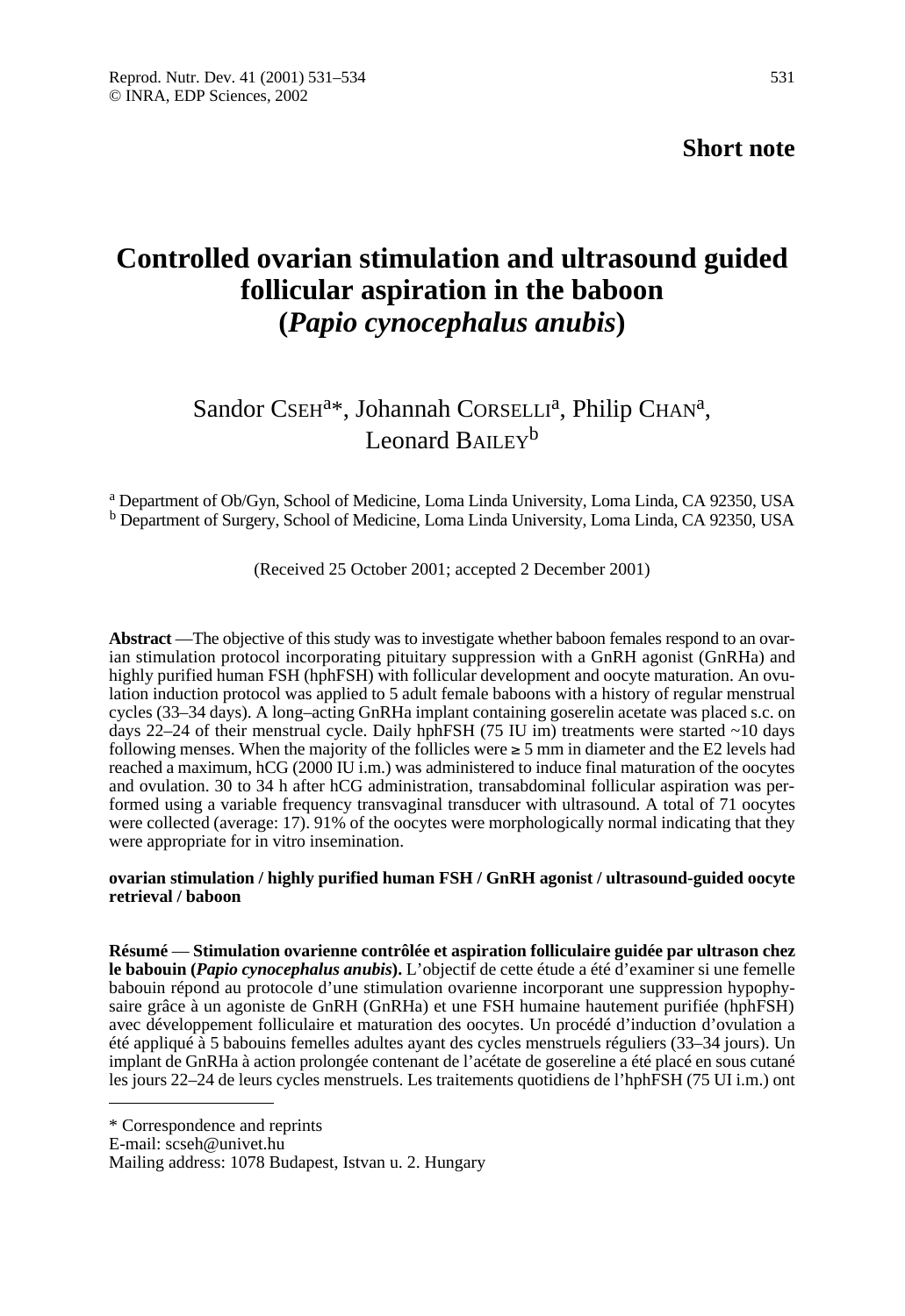commencé le 10e jour après la menstruation. Quand la majorité des follicules ont eu un diamètre supérieur à 5 mm et que le niveau d'œstradiol (E2) a atteint le maximum, hCG (2000 UI i.m.) a été administrée pour entraîner la maturation finale des oocytes et l'ovulation. 30–34 heures après hCG, une aspiration folliculaire transabdominale a été réalisée en la guidant à l'aide d'une sonde ultrasonique à fréquence variable. Au total 71 oocytes ont été recueillis (17 en moyenne). 91 % des oocytes ont eu un aspect morphologique normal indiquant qu'ils étaient utilisables pour une insémination in vitro.

#### **stimulation ovarienne / FSH humain très épuré / GnRH agoniste / récupération d'oocyte guidée par ultrasons / babouin**

## **1. INTRODUCTION**

Nonhuman primate (NHP) oocytes are retrieved by follicular aspiration before ovulation following ovarian stimulation with foreign gonadotropin (e.g. PMSG or human /menotropin, urofollitropin/) for assisted reproduction [2]. Follicular aspiration in NHP has been performed by laparotomy or laparoscopy [1, 7–10]. Limited data are available on the controlled ovarian stimulation (COS) with a GnRH agonist (GnRHa) and highly purified human FSH (hphFSH) and noninvasive ultrasound-guided follicular aspiration in NHP [6–9]. The data collected will help scientists consider strategies for improving controlled ovarian stimulation protocols for assisted reproduction technology and for animal breeding, conservation and gamete banking.

The objectives of our study were: (1) to investigate whether baboon females respond to an ovarian stimulation protocol incorporating pituitary suppression with a GnRHa and hphFSH with follicular development and oocyte maturation, and (2) to evaluate the effectiveness and safety of transabdominal ultrasound guided oocyte collection in baboons.

## **2. MATERIALS AND METHODS**

## **2.1. Controlled ovarian stimulation**

A modified human ovulation induction protocol was applied to five adult female baboons (6 to 15 years of age, 12 to 17 kg) with a history of regular menstrual cycles (32 to 34 days). A long-acting GnRHa implant containing goserelin acetate  $(3.6 \text{ mg}, \text{Zoladex}^R, \text{ICI Pharma})$  was placed s.c. on cycle day (CD) 22–24 (luteal phase,  $CD 1$  = the first day of menses) of their menstrual cycles. Menses occurred about 10 days after GnRHa implantation. Daily administration of hphFSH (Fertinex<sup>R</sup>, Serono; 75 IU i.m.) was started ~10 days following menses. When the majority of follicles were  $> 5$  mm in diameter and the E2 levels reached their maximum, 2000 IU hCG (Profasi<sup>R</sup>, Serono) was administered i.m. to induce final oocyte maturation and ovulation.

#### **2.2. Serum hormone test**

Serum estradiol (E2) and progesterone (P4) levels were obtained by immunoassay (ELISA) (CPC, Diagnostic Products Corporation) [3].

#### **2.3. Egg retrieval**

Transabdominal follicular aspiration was performed 30 to 34 hours after hCG administration using a variable frequency transvaginal transducer (Endo-V transducer, 5.0/6.0/7.5 MHz; Siemens) with an ultrasound system (Siemens Sonoline SI-250). The follicular contents were aspirated into culture tubes using a disposable 17-gauge 30-cm long double-lumen needle connected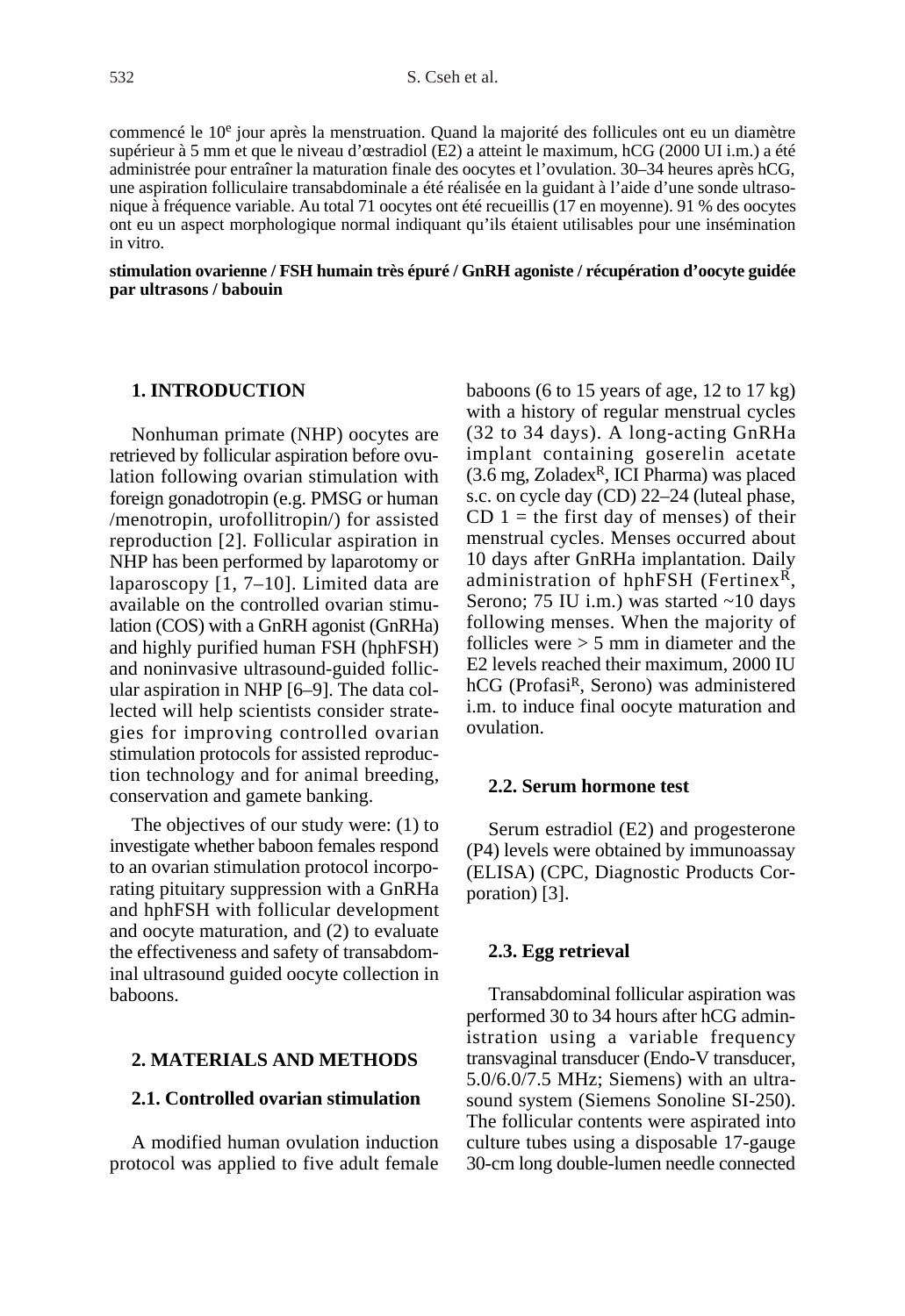to tubing and a suction pump (Rocket, Alpharetta) set at 100 mmHg. Follicles were rinsed with modified human tubal fluid (mHTF, Irvine Scientific) at 37 °C supplemented with 10% synthetic serum substitute (SSS, Irvine Scientific). Oocytes were assessed for meiotic maturity 3 h after collection. Oocytes were examined for the presence of cytoplasmic vesicles and evidence of nuclear maturation. Only oocytes that had extruded a first polar body were considered appropriate for fertilization [4, 9]. In this preliminary study, ova were used for a variety of pilot experiments. In order to test the fertilizing competence of the oocytes collected, some of them  $(n = 18)$  were used in a pilot ICSI experiment.

#### **3. RESULTS**

Serum levels of P4 in all cases of COS were between 10.3 and 13.8 ng $\cdot$ mL<sup>-1</sup> at the beginning of the GnRHa treatments indicating that the animals were in the luteal phase, which was suitable to start pituitary suppression [5]. The GnRHa pituitary suppression was evident by low E2 levels  $(< 20 \text{ pg} \cdot \text{mL}^{-1})$  and absence of perineal turgeses in the days just prior to FSH injection. The serum E2 levels in all COS cycle except one, increased 4 to 17-fold to a peak  $(204, 207, 306 \text{ and } 966 \text{ pg} \cdot \text{mL}^{-1})$  around days 9 and 12 post gonadotropin administration. Sonographic evidence of the follicular development was not observed transvaginally or transabdominally until treatment days 9 to 10 when several follicles 2 to 3 mm in diameter and multiple smaller follicles became visible. Between treatment days 9 and 12, follicle sizes increased to  $> 5$  mm and the E2 levels reached their maximum (204–966 pg·mL<sup>-1</sup>), therefore hCG was administered. In a preliminary ultrasound investigation, we compared the transvaginal and transabdominal approach of the ovaries; we found that the latter was better, because in baboons, the ovaries are located much closer to the

abdominal wall, which is very thin, than to the vagina  $(-1.0 \text{ cm vs. } -3.0 \text{ cm})$ . Transabdominal ultrasound guided follicular aspiration was carried out on 4 of the five treated animals between 30 to 34 hours after hCG injection. The procedure was found to be very safe, and the animals returned to normal cycles within 40–60 days after follicular aspiration. One animal did not respond to the treatment and the ovarian stimulation was cancelled. Fourteen, 21, 16 and 20 oocytes  $(n = 71)$  were collected from 4 animals (average = 17.75/treatment cycle). 91% of the oocytes collected  $(n = 64)$  were morphologically normal, all in metaphase 2 and of grade I and II, which are considered appropriate for fertilization [4, 9]. 18 out of the 64 oocytes were used in a pilot ICSI experiment and a 38.8% fertilization rate was achieved (7/18).

## **4. DISCUSSION**

Our study indicates that baboon females are able to respond with follicular development associated with E2 production and oocyte maturation to a modified human COS protocol incorporating a luteal phase start with a GnRHa followed by injection of hphFSH. Our results demonstrate that a 3.6 mg Zoladex $R$  implant provided sufficient GnRHa to suppress pituitary control of ovarian function in baboon females and support the observations of others [3]. Our results show that transabdominal ultrasound guided follicular aspiration using a transvaginal transducer is effective and safe for repeated use of oocyte retrieval in the baboon. Using ICSI, we demonstrated that the oocytes collected were able to be fertilized, indicating that sufficient exposure to in vivo conditions was provided to the oocytes for maturation.

#### **ACKNOWLEDGEMENTS**

The authors are grateful to Thomas J. Kuehl Ph.D. (A & M University, College of Medicine)